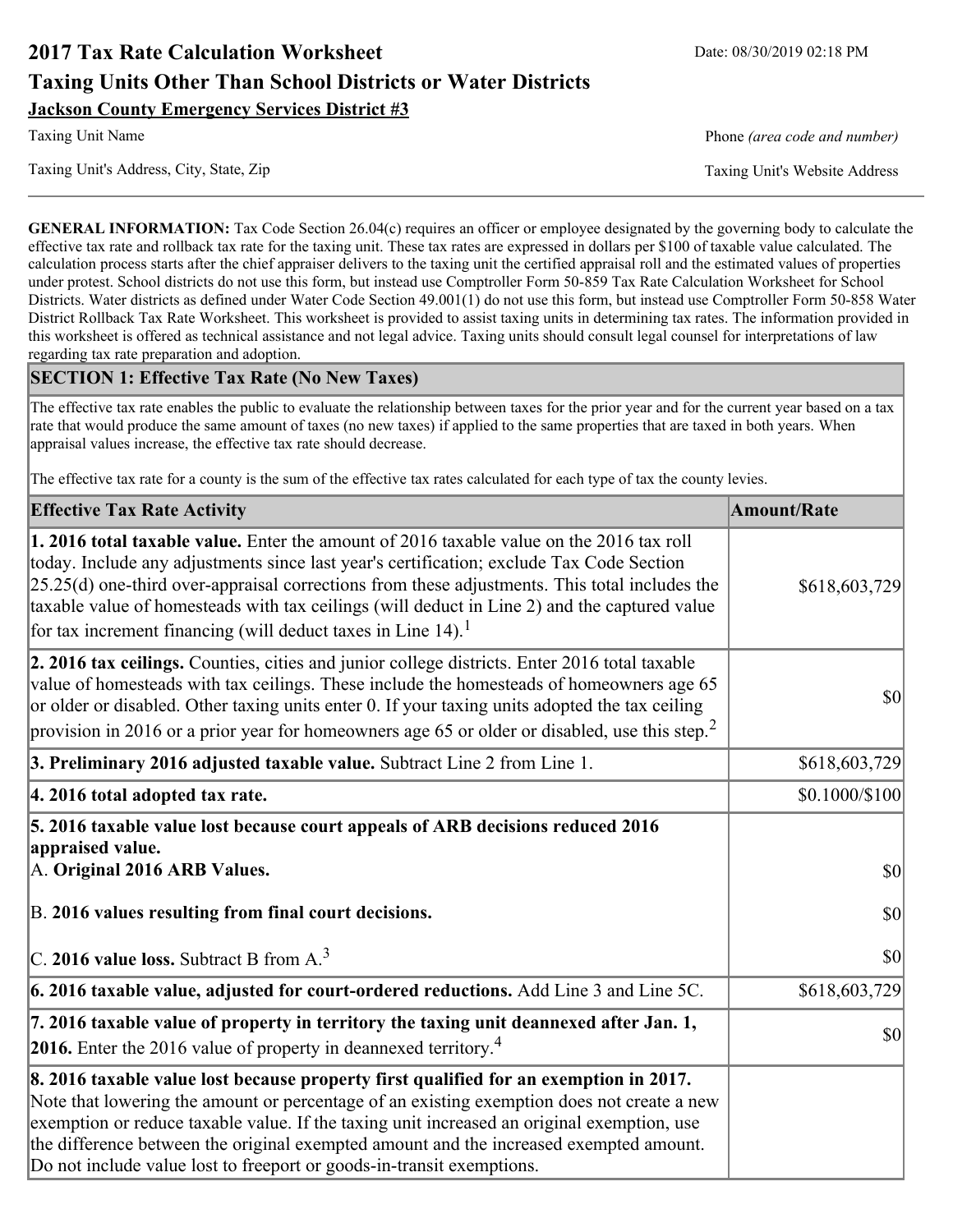| A. Absolute exemptions. Use 2016 market value:                                                                                                                                                                                                                                                                                                                                                                         | \$224,534     |
|------------------------------------------------------------------------------------------------------------------------------------------------------------------------------------------------------------------------------------------------------------------------------------------------------------------------------------------------------------------------------------------------------------------------|---------------|
| B. Partial exemptions. 2017 exemption amount or 2017 percentage exemption times 2016<br>value:                                                                                                                                                                                                                                                                                                                         | \$143,228     |
| C. Value loss. Add A and $B^5$ .                                                                                                                                                                                                                                                                                                                                                                                       | \$367,762     |
| 9. 2016 taxable value lost because property first qualified for agricultural appraisal (1-<br>d or 1-d-1), timber appraisal, recreational/scenic appraisal or public access airport<br>special appraisal in 2017. Use only properties that qualified in 2017 for the first time; do<br>not use properties that qualified in 2016.                                                                                      |               |
| A. 2016 market value:                                                                                                                                                                                                                                                                                                                                                                                                  | $ 10\rangle$  |
| B. 2017 productivity or special appraised value:                                                                                                                                                                                                                                                                                                                                                                       | \$0           |
| C. Value loss. Subtract B from $A6$                                                                                                                                                                                                                                                                                                                                                                                    | \$0           |
| 10. Total adjustments for lost value. Add lines 7, 8C and 9C.                                                                                                                                                                                                                                                                                                                                                          | \$367,762     |
| 11. 2016 adjusted taxable value. Subtract Line 10 from Line 6.                                                                                                                                                                                                                                                                                                                                                         | \$618,235,967 |
| 12. Adjusted 2016 taxes. Multiply Line 4 by line 11 and divide by \$100.                                                                                                                                                                                                                                                                                                                                               | \$618,235     |
| 13. Taxes refunded for years preceding tax year 2016. Enter the amount of taxes refunded<br>by the taxing unit for tax years preceding tax year 2016. Types of refunds include court<br>decisions, Tax Code Section 25.25(b) and (c) corrections and Tax Code Section 31.11<br>payment errors. Do not include refunds for tax year 2016. This line applies only to tax years<br>preceding tax year $2016$ <sup>7</sup> | \$57          |
| 14. Taxes in tax increment financing (TIF) for tax year 2016. Enter the amount of taxes<br>paid into the tax increment fund for a reinvestment zone as agreed by the taxing unit. If the<br>taxing unit has no 2017 captured appraised value in Line 16D, enter $0.8$                                                                                                                                                  | \$0           |
| 15. Adjusted 2016 taxes with refunds and TIF adjustment. Add Lines 12 and 13, subtract<br>Line $149$                                                                                                                                                                                                                                                                                                                   | \$618,292     |
| 16. Total 2017 taxable value on the 2017 certified appraisal roll today. This value<br>includes only certified values and includes the total taxable value of homesteads with tax<br>ceilings (will deduct in Line 18). These homesteads include homeowners age 65 or older or<br>disabled. $10$                                                                                                                       |               |
| A. Certified values:                                                                                                                                                                                                                                                                                                                                                                                                   | \$676,933,134 |
| B. Counties: Include railroad rolling stock values certified by the Comptroller's office:                                                                                                                                                                                                                                                                                                                              | \$0           |
| C. Pollution control and energy storage system exemption: Deduct the value of property<br>exempted for the current tax year for the first time as pollution control or energy storage<br>system property:                                                                                                                                                                                                              | \$0           |
| <b>D. Tax increment financing:</b> Deduct the 2017 captured appraised value of property taxable<br>by a taxing unit in a tax increment financing zone for which the 2017 taxes will be deposited<br>into the tax increment fund. Do not include any new property value that will be included in                                                                                                                        | \$0           |
| Line 21 below. <sup>11</sup>                                                                                                                                                                                                                                                                                                                                                                                           | \$676,933,134 |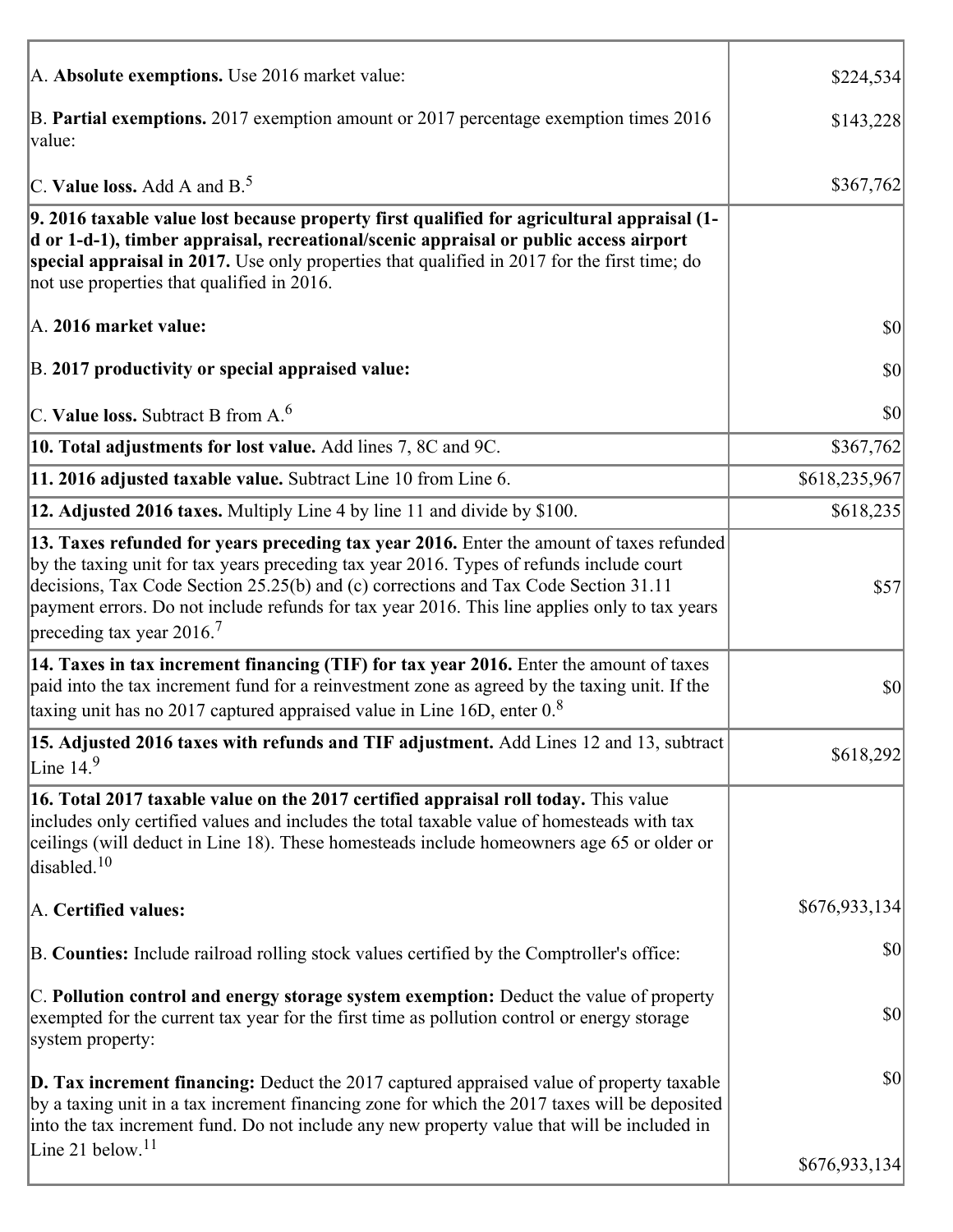| E. Total 2017 value. Add A and B, then subtract C and D.                                                                                                                                                                                                                                                                                                                                                                                                                                                                                                                                                                                                                                                                 |                |
|--------------------------------------------------------------------------------------------------------------------------------------------------------------------------------------------------------------------------------------------------------------------------------------------------------------------------------------------------------------------------------------------------------------------------------------------------------------------------------------------------------------------------------------------------------------------------------------------------------------------------------------------------------------------------------------------------------------------------|----------------|
| $ 17$ . Total value of properties under protest or not included on certified appraisal roll. <sup>12</sup>                                                                                                                                                                                                                                                                                                                                                                                                                                                                                                                                                                                                               |                |
| A. 2017 taxable value of properties under protest. The chief appraiser certifies a list of<br>properties still under ARB protest. The list shows the appraisal district's value and the<br>taxpayer's claimed value, if any, or an estimate of the value if the taxpayer wins. For each of<br>the properties under protest, use the lowest of these values. Enter the total value. <sup>13</sup>                                                                                                                                                                                                                                                                                                                         | \$0            |
| B. 2017 value of properties not under protest or included on certified appraisal roll.<br>The chief appraiser gives taxing units a list of those taxable properties that the chief<br>appraiser knows about, but are not included in the appraisal roll certification. These<br>properties also are not on the list of properties that are still under protest. On this list of<br>properties, the chief appraiser includes the market value, appraised value and exemptions for<br>the preceding year and a reasonable estimate of the market value, appraised value and<br>exemptions for the current year. Use the lower market, appraised or taxable value (as<br>appropriate). Enter the total value. <sup>14</sup> | <b>\$0</b>     |
| C. Total value under protest or not certified: Add A and B.                                                                                                                                                                                                                                                                                                                                                                                                                                                                                                                                                                                                                                                              | $ 10\rangle$   |
| 18. 2017 tax ceilings. Counties, cities and junior colleges enter 2017 total taxable value of<br>homesteads with tax ceilings. These include the homesteads of homeowners age 65 or older<br>or disabled. Other taxing units enter 0. If your taxing units adopted the tax ceiling provision<br>$\vert$ in 2016 or a prior year for homeowners age 65 or older or disabled, use this step. <sup>15</sup>                                                                                                                                                                                                                                                                                                                 | \$0            |
| 19. 2017 total taxable value. Add Lines 16E and 17C. Subtract Line 18.                                                                                                                                                                                                                                                                                                                                                                                                                                                                                                                                                                                                                                                   | \$676,933,134] |
| 20. Total 2017 taxable value of properties in territory annexed after Jan. 1, 2016.<br>Include both real and personal property. Enter the 2017 value of property in territory<br>$\alpha$ annexed. <sup>16</sup>                                                                                                                                                                                                                                                                                                                                                                                                                                                                                                         | $ 10\rangle$   |
| 21. Total 2017 taxable value of new improvements and new personal property located<br>in new improvements. New means the item was not on the appraisal roll in 2016. An<br>improvement is a building, structure, fixture or fence erected on or affixed to land. New<br>additions to existing improvements may be included if the appraised value can be<br>determined. New personal property in a new improvement must have been brought into the<br>taxing unit after Jan. 1, 2016, and be located in a new improvement. New improvements <b>do</b><br>include property on which a tax abatement agreement has expired for $2017$ . <sup>17</sup>                                                                      | \$10,524,854   |
| 22. Total adjustments to the 2017 taxable value. Add Lines 20 and 21.                                                                                                                                                                                                                                                                                                                                                                                                                                                                                                                                                                                                                                                    | \$10,524,854   |
| 23. 2017 adjusted taxable value. Subtract Line 22 from Line 19.                                                                                                                                                                                                                                                                                                                                                                                                                                                                                                                                                                                                                                                          | \$666,408,280  |
| 24. 2017 effective tax rate. Divide Line 15 by Line 23 and multiply by $$100$ . <sup>18</sup>                                                                                                                                                                                                                                                                                                                                                                                                                                                                                                                                                                                                                            | \$0.0927/\$100 |
| 25. COUNTIES ONLY. Add together the effective tax rates for each type of tax the county<br>levies. The total is the 2017 county effective tax rate. <sup>18</sup>                                                                                                                                                                                                                                                                                                                                                                                                                                                                                                                                                        |                |

- <sup>2</sup>Tex. Tax Code Section 26.012(14)
- <sup>1</sup>Tex. Tax Code Section 26.012(14) <sup>9</sup>Tex. Tax Code Section 26.012(13) <sup>9</sup>Tex. Tax Code Section 26.012
	-
- <sup>3</sup>Tex. Tax Code Section 26.012(13) <sup>11</sup>Tex. Tax Code Section 26.03(c) <sup>4</sup>Tex. Tax Code Section 26.01(c) and <sup>12</sup>Tex. Tax Code Section 26.01(c) and <sup>12</sup>Tex. Tax Code Section 26.01(c) and <sup>12</sup>Tex. Tax Code Section 26.01(c)
	- <sup>12</sup>Tex. Tax Code Section 26.01(c) and (d)
	-
- <sup>5</sup>Tex. Tax Code Section 26.012(15) <sup>13</sup>Tex. Tax Code Section 26.01(c) <sup>6</sup>Tex. Tax Code Section 26.01(d) <sup>6</sup>Tex. Tax Code Section 26.012(15) <sup>14</sup>Tex. Tax Code Section 26.01(d)<sup>7</sup>Tex. Tax Code Section 26.012(6)
- $7$ Tex. Tax Code Section 26.012(13)
- 
- 
- ${}^{8}$ Tex. Tax Code Section 26.03(c)  ${}^{16}$ Tex. Tax Code Section 26.012(17)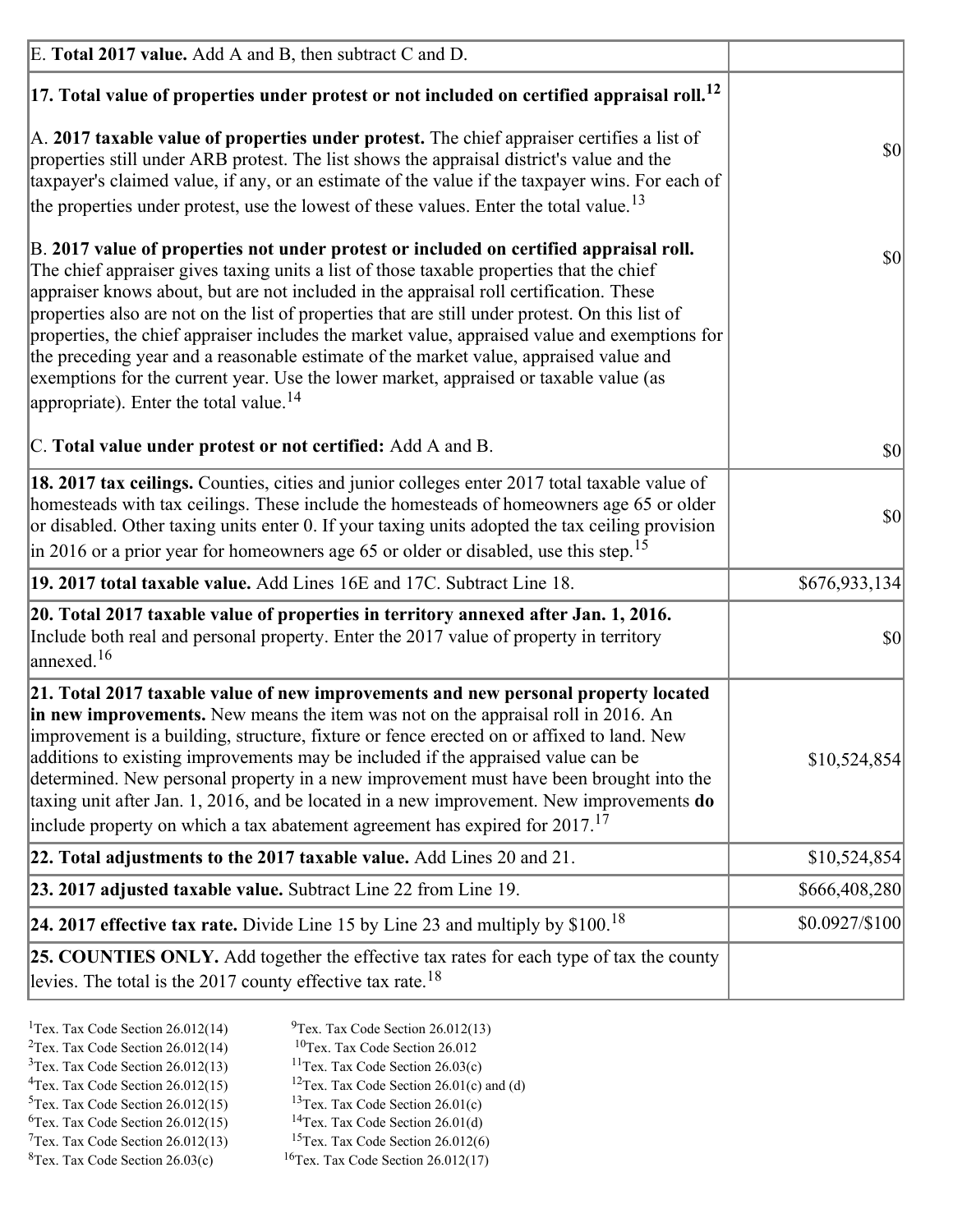### **SECTION 2: Rollback Tax Rate**

The rollback tax rate is split into two separate rates:

- 1. **Maintenance and Operations (M&O):** The M&O portion is the tax rate that is needed to raise the same amount of taxes that the taxing unit levied in the prior year plus eight percent. This rate accounts for such things as salaries, utilities and day-to-day operations.
- 2. **Debt:** The debt tax rate includes the debt service necessary to pay the taxing unit's debt payments in the coming year. This rate accounts for principal and interest on bonds and other debt secured by property tax revenue.

The rollback tax rate for a county is the sum of the rollback tax rates calculated for each type of tax the county levies. In most cases the rollback tax rate exceeds the effective tax rate, but occasionally decreases in a taxing unit's debt service will cause the effective tax rate to be higher than the rollback tax rate.

| <b>Rollback Tax Rate Activity</b>                                                                                                                                                                                                                                                                                                                                                                                                                                                                                                                                                                                                                                       | <b>Amount/Rate</b> |
|-------------------------------------------------------------------------------------------------------------------------------------------------------------------------------------------------------------------------------------------------------------------------------------------------------------------------------------------------------------------------------------------------------------------------------------------------------------------------------------------------------------------------------------------------------------------------------------------------------------------------------------------------------------------------|--------------------|
| 26. 2016 maintenance and operations (M&O) tax rate.                                                                                                                                                                                                                                                                                                                                                                                                                                                                                                                                                                                                                     | \$0.1000/\$100     |
| $ 27.2016$ adjusted taxable value. Enter the amount from Line 11.                                                                                                                                                                                                                                                                                                                                                                                                                                                                                                                                                                                                       | \$618,235,967      |
| 28. 2016 M&O taxes.                                                                                                                                                                                                                                                                                                                                                                                                                                                                                                                                                                                                                                                     |                    |
|                                                                                                                                                                                                                                                                                                                                                                                                                                                                                                                                                                                                                                                                         |                    |
| A. Multiply Line 26 by Line 27 and divide by \$100.                                                                                                                                                                                                                                                                                                                                                                                                                                                                                                                                                                                                                     | \$618,235          |
| B. Cities, counties and hospital districts with additional sales tax: Amount of additional<br>sales tax collected and spent on M&O expenses in 2016. Enter amount from full year's sales<br>tax revenue spent for M&O in 2016 fiscal year, if any. Other taxing units enter 0. Counties<br>exclude any amount that was spent for economic development grants from the amount of<br>sales tax spent.                                                                                                                                                                                                                                                                     | 30                 |
| C. Counties: Enter the amount for the state criminal justice mandate. If second or later year,<br>the amount is for increased cost above last year's amount. Other taxing units enter 0.                                                                                                                                                                                                                                                                                                                                                                                                                                                                                | 30                 |
| D. Transferring function: If discontinuing all of a department, function or activity and<br>transferring it to another taxing unit by written contract, enter the amount spent by the taxing<br>unit discontinuing the function in the 12 months preceding the month of this calculation. If<br>the taxing unit did not operate this function for this 12-month period, use the amount spent<br>in the last full fiscal year in which the taxing unit operated the function. The taxing unit<br>discontinuing the function will subtract this amount in H below. The taxing unit receiving<br>the function will add this amount in H below. Other taxing units enter 0. | \$0                |
| E. Taxes refunded for years preceding tax year 2016: Enter the amount of M&O taxes<br>refunded in the preceding year for taxes before that year. Types of refunds include court<br>decisions, Tax Code Section 25.25(b) and (c) corrections and Tax Code Section 31.11<br>payment errors. Do not include refunds for tax year 2016. This line applies only to tax years<br>preceding tax year 2016.                                                                                                                                                                                                                                                                     | \$57               |
| F. Enhanced indigent health care expenditures: Enter the increased amount for the<br>current year's enhanced indigent health care expenditures above the preceding tax year's<br>enhanced indigent health care expenditures, less any state assistance.                                                                                                                                                                                                                                                                                                                                                                                                                 | $ 10\rangle$       |
| G. Taxes in TIF: Enter the amount of taxes paid into the tax increment fund for a<br>reinvestment zone as agreed by the taxing unit. If the taxing unit has no 2017 captured<br>appraised value in Line 16D, enter 0.                                                                                                                                                                                                                                                                                                                                                                                                                                                   | $ 10\rangle$       |
| <b>H. Adjusted M&amp;O Taxes.</b> Add A, B, C, E and F. For taxing unit with D, subtract if<br>discontinuing function and add if receiving function. Subtract G.                                                                                                                                                                                                                                                                                                                                                                                                                                                                                                        | \$618,292          |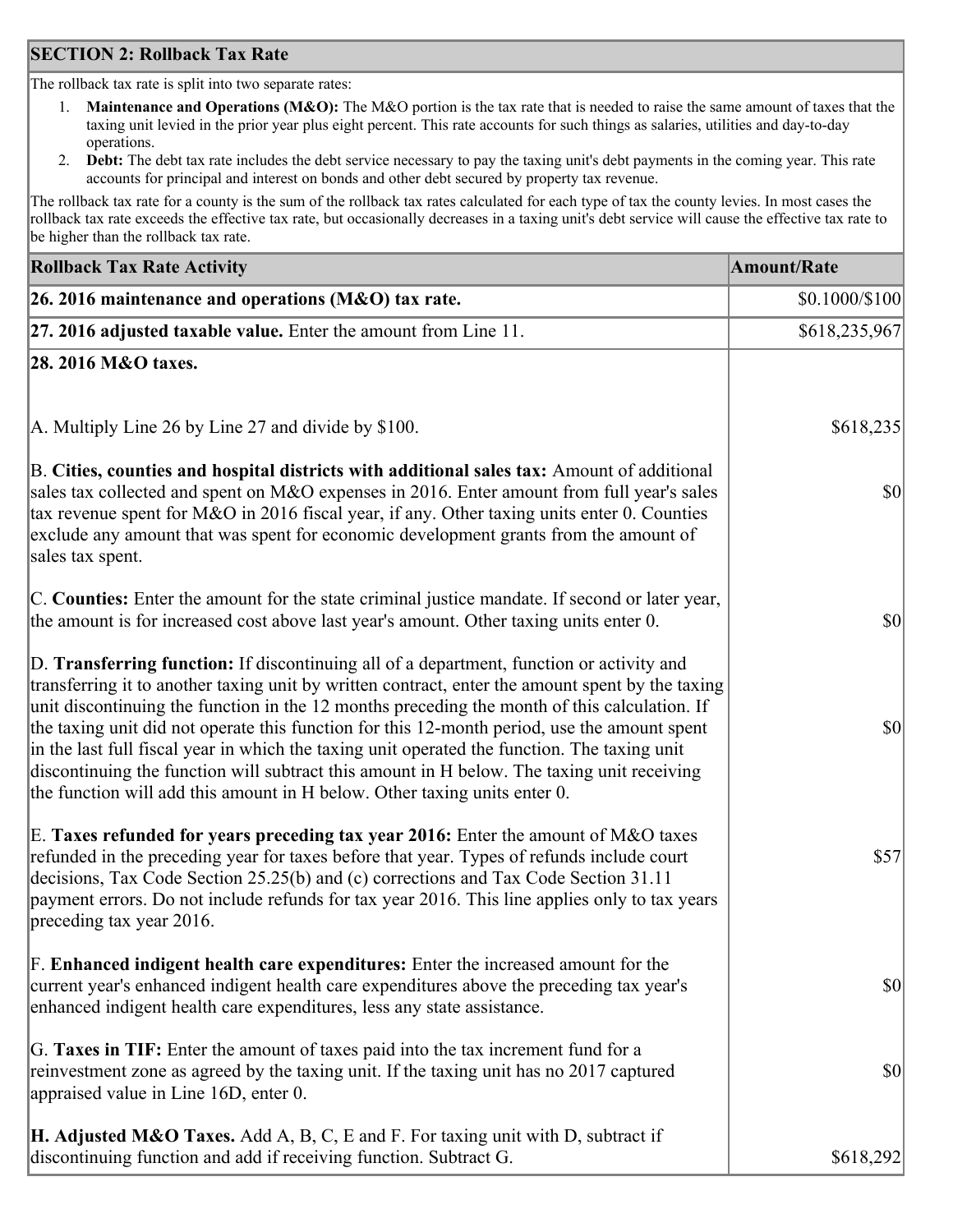| 29. 2017 adjusted taxable value. Enter Line 23 from the Effective Tax Rate Worksheet.                                                                                                                                                                                                                                                                                                                                                                                                                                                                                                                                                                                                                                     | \$666,408,280  |
|---------------------------------------------------------------------------------------------------------------------------------------------------------------------------------------------------------------------------------------------------------------------------------------------------------------------------------------------------------------------------------------------------------------------------------------------------------------------------------------------------------------------------------------------------------------------------------------------------------------------------------------------------------------------------------------------------------------------------|----------------|
| 30. 2017 effective maintenance and operations rate. Divide Line 28H by Line 29 and<br>multiply by \$100.                                                                                                                                                                                                                                                                                                                                                                                                                                                                                                                                                                                                                  | \$0.0927/\$100 |
| $31.2017$ rollback maintenance and operation rate. Multiply Line 30 by 1.08.                                                                                                                                                                                                                                                                                                                                                                                                                                                                                                                                                                                                                                              | \$0.1001/S100  |
| 32. Total 2017 debt to be paid with property taxes and additional sales tax revenue.<br>Debt means the interest and principal that will be paid on debts that:<br>$(1)$ are paid by property taxes,<br>$(2)$ are secured by property taxes,<br>$(3)$ are scheduled for payment over a period longer than one year and<br>(4) are not classified in the taxing unit's budget as $M&O$ expenses<br>A. Debt also includes contractual payments to other taxing units that have incurred debts on<br>behalf of this taxing unit, if those debts meet the four conditions above. Include only<br>amounts that will be paid from property tax revenue. Do not include appraisal district budget<br>payments. Enter debt amount. | \$21,958       |
| B. Subtract unencumbered fund amount used to reduce total debt.                                                                                                                                                                                                                                                                                                                                                                                                                                                                                                                                                                                                                                                           | \$0            |
| C. Subtract amount paid from other resources.                                                                                                                                                                                                                                                                                                                                                                                                                                                                                                                                                                                                                                                                             |                |
| D. Adjusted debt. Subtract B and C from A.                                                                                                                                                                                                                                                                                                                                                                                                                                                                                                                                                                                                                                                                                | $ 10\rangle$   |
|                                                                                                                                                                                                                                                                                                                                                                                                                                                                                                                                                                                                                                                                                                                           | \$21,958       |
| 33. Certified 2016 excess debt collections. Enter the amount certified by the collector.                                                                                                                                                                                                                                                                                                                                                                                                                                                                                                                                                                                                                                  | \$0            |
| 34. Adjusted 2017 debt. Subtract Line 33 from Line 32D.                                                                                                                                                                                                                                                                                                                                                                                                                                                                                                                                                                                                                                                                   | \$21,958       |
| 35. Certified 2017 anticipated collection rate. Enter the rate certified by the collector. If<br>the rate is 100 percent or greater, enter 100 percent.                                                                                                                                                                                                                                                                                                                                                                                                                                                                                                                                                                   | 97.00%         |
| 36. 2017 debt adjusted for collections. Divide Line 34 by Line 35                                                                                                                                                                                                                                                                                                                                                                                                                                                                                                                                                                                                                                                         | \$22,637       |
| 37. 2017 total taxable value. Enter the amount on Line 19.                                                                                                                                                                                                                                                                                                                                                                                                                                                                                                                                                                                                                                                                | \$676,933,134  |
| <b>38. 2017 debt tax rate.</b> Divide Line 36 by Line 37 and multiply by \$100.                                                                                                                                                                                                                                                                                                                                                                                                                                                                                                                                                                                                                                           | \$0.0033/\$100 |
| 39. 2017 rollback tax rate. Add Lines 31 and 38.                                                                                                                                                                                                                                                                                                                                                                                                                                                                                                                                                                                                                                                                          | \$0.1034/\$100 |
| 40. COUNTIES ONLY. Add together the rollback tax rates for each type of tax the county<br>levies. The total is the 2017 county rollback tax rate.                                                                                                                                                                                                                                                                                                                                                                                                                                                                                                                                                                         |                |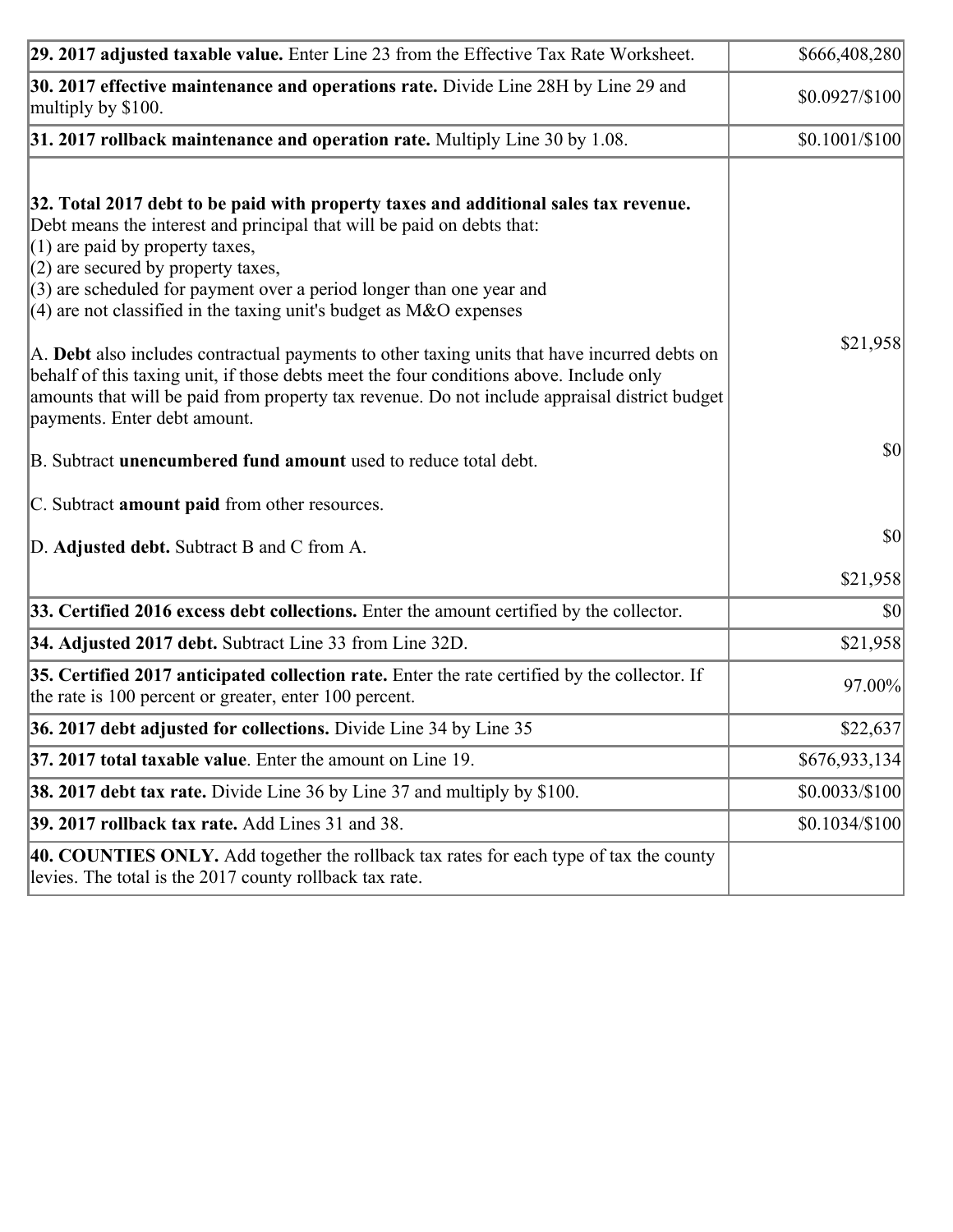## **SECTION 3: Additional Sales Tax to Reduce Property Taxes**

Cities, counties and hospital districts may levy a sales tax specifically to reduce property taxes. Local voters by election must approve imposing or abolishing the additional sales tax. If approved, the taxing unit must reduce its effective and rollback tax rates to offset the expected sales tax revenue.

This section should only be completed by a county, city or hospital district that is required to adjust its effective tax rate and/or rollback tax rate because it adopted the additional sales tax.

| <b>Activity</b>                                                                                                                                                                                                                                                                                                                                                                                         | <b>Amount/Rate</b> |
|---------------------------------------------------------------------------------------------------------------------------------------------------------------------------------------------------------------------------------------------------------------------------------------------------------------------------------------------------------------------------------------------------------|--------------------|
| 41. Taxable Sales. For taxing units that adopted the sales tax in November 2016 or May<br>[2017, enter the Comptroller's estimate of taxable sales for the previous four quarters. <sup>20</sup><br>Taxing units that adopted the sales tax before November 2016, skip this line.                                                                                                                       | $\vert$ so $\vert$ |
| 42. Estimated sales tax revenue. Counties exclude any amount that is or will be spent for<br>economic development grants from the amount of estimated sales tax revenue. <sup>21</sup><br>Taxing units that adopted the sales tax in November 2016 or in May 2017.<br>Multiply the amount on Line 41 by the sales tax rate (.01, .005 or .0025, as applicable) and<br>multiply the result by $.95^{22}$ | \$0                |
| $ -$ or $-$                                                                                                                                                                                                                                                                                                                                                                                             |                    |
| Taxing units that adopted the sales tax before November 2016.<br>Enter the sales tax revenue for the previous four quarters. Do not multiply by .95.                                                                                                                                                                                                                                                    |                    |
| 43. 2017 total taxable value. Enter the amount from Line 37 of the Rollback Tax Rate<br>Worksheet.                                                                                                                                                                                                                                                                                                      | \$676,933,134      |
| 44. Sales tax adjustment rate. Divide Line 42 by Line 43 and multiply by $$100$ .                                                                                                                                                                                                                                                                                                                       | \$0/\$100          |
| 45. 2017 effective tax rate, unadjusted for sales tax. <sup>23</sup> Enter the rate from Line 24 or 25,<br>as applicable, on the Effective Tax Rate Worksheet.                                                                                                                                                                                                                                          | \$0.0927/\$100     |
| 46. 2017 effective tax rate, adjusted for sales tax.<br>Taxing units that adopted the sales tax in November 2016 or in May 2017.<br>Subtract Line 44 from Line 45. Skip to Line 47 if you adopted the additional sales tax before<br>November 2016.                                                                                                                                                     | \$0.0927/\$100     |
| 47. 2017 rollback tax rate, unadjusted for sales tax. <sup>24</sup> Enter the rate from Line 39 or 40,<br>as applicable, of the Rollback Tax Rate Worksheet.                                                                                                                                                                                                                                            | \$0.1034/\$100     |
| $ 48.2017$ rollback tax rate, adjusted for sales tax. Subtract Line 44 from Line 47.                                                                                                                                                                                                                                                                                                                    | \$0.1034/\$100     |

<sup>17</sup>Tex. Tax Code Section 26.012(17)

<sup>18</sup>Tex. Tax Code Section 26.04(c)

<sup>19</sup>Tex. Tax Code Section 26.04(d)

<sup>20</sup>Tex. Tax Code Section 26.041(d)

- $21$ Tex. Tax Code Section 26.041(i)
- <sup>22</sup>Tex. Tax Code Section 26.041(d)
- <sup>23</sup>Tex. Tax Code Section  $26.04(c)$

<sup>24</sup>Tex. Tax Code Section  $26.04(c)$